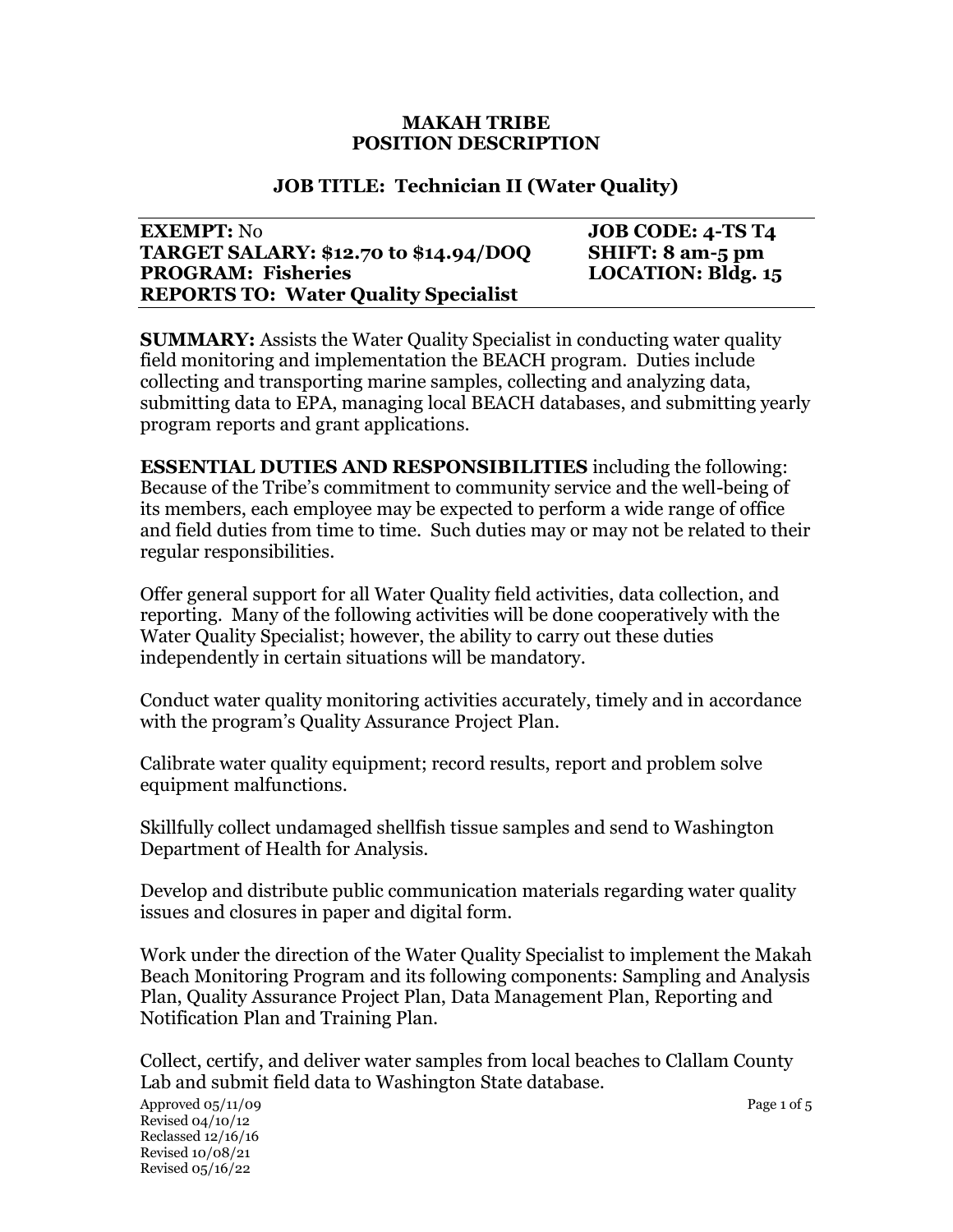Review lab test results and determine if resembling is necessary.

Collaborate with local, county, and state agencies to determine if a beach notification or closure is necessary.

Investigate possible sources of pollution and work with Environmental staff to take remedial actions.

Work with the Water Quality Specialist to implement and oversee the completion of BEACH grant objectives and requirements.

Manage local BEACH Access-based databases which contain water samples results, field , data and closure/notification data.

Format and submit Monitoring and Notification database reports in to XML documents for online submission to WQX, PRAWN, and BEACON databases.

Assist the Water Quality Specialist in coordinating conference calls with various Federal, State, contracting, and non-profit organizations. Take accurate notes for future reference and contribute to discussion at hand.

Advertise, grade, and select contractor for professional consulting services.

Work with the Water Quality Specialist to achieve outreach and education goals for both general Water Quality and BEACH Programs.

Complete annual BEACH Grant and submit for review and approval.

Complete annual Beach Pollution Sources Surveys on a yearly basis for the Makah beaches.

Update the Makah Water Quality website, making sampling data available to Public.

Required to edit and update the Makah Water Quality website, making sampling data available to the public.

## **QUALIFICATIONS**

#### **EDUCATION and/or EXPERIENCE**

High school diploma or General Education Degree (GED) **REQUIRED**.

Associate of Science, Associates of Arts, or equivalent university experience Preferred.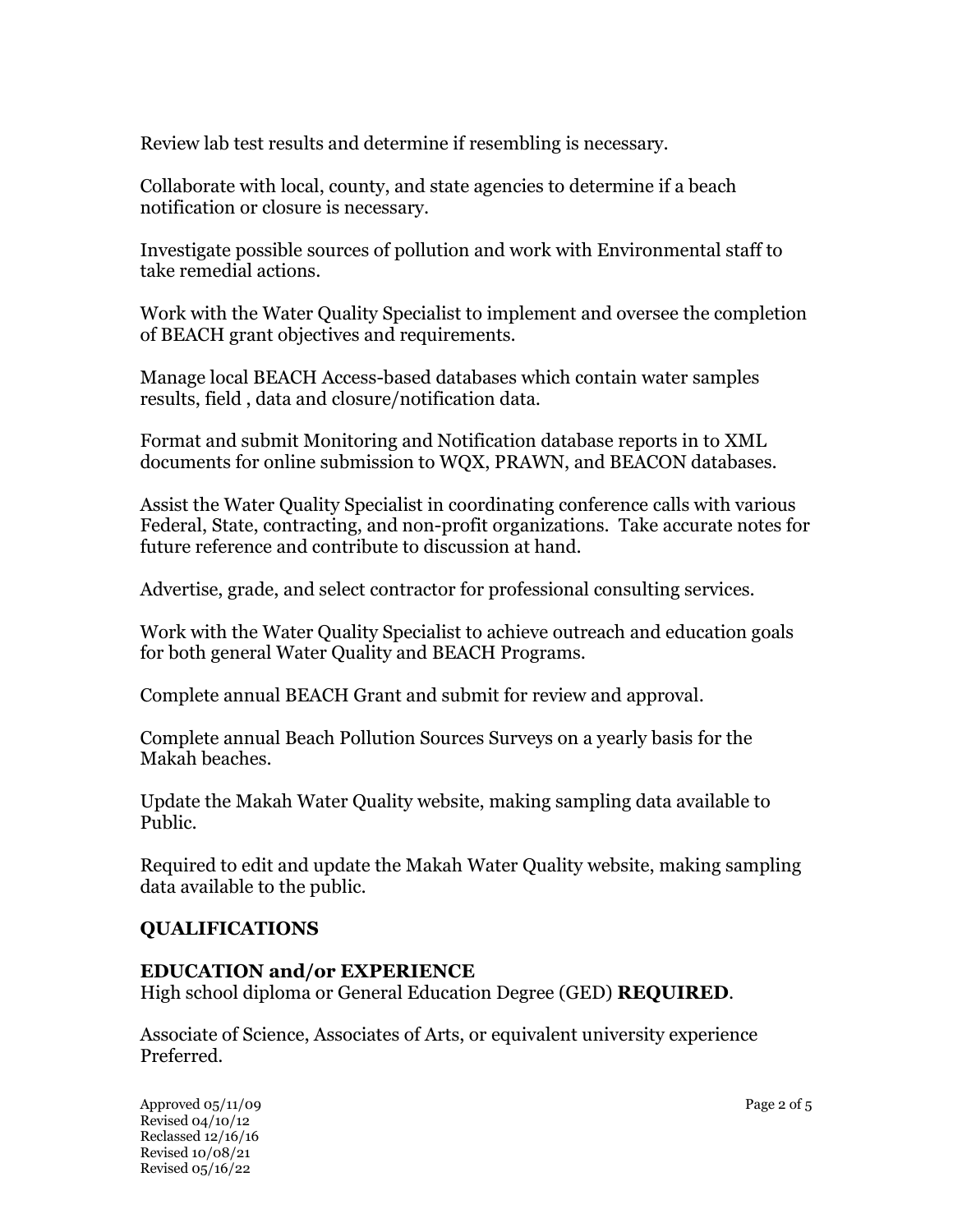Prior experience and knowledge using water quality monitoring equipment/instrumentation, including YSI and turbidity meter is preferred.

A minimum of six months to one year of water quality and BEACH monitoring and field data collection experience preferred.

Experience and knowledge using database programs, including MS Access, NWIFC/WQX, and familiarity with ArcGIS and ArcMaps or similar experience is preferred.

# **LANGUAGE SKILLS**

Ability to read and interpret documents such as safety rules, operating and maintenance instructions, and procedure manuals. Ability to write routine reports and correspondence. Ability to speak effectively before groups of customers or employees of organization.

## **MATHEMATICAL SKILLS**

Ability to calculate figures and amounts such as discounts, interest, commissions, proportions, percentages, area, circumference, and volume. Ability to apply concepts of basic algebra and geometry.

# **REASONING ABILITY**

Ability to apply common sense understanding to carry out instructions furnished in written, oral, or diagram form. Ability to deal with problems involving several concrete variables in standardized situations.

## **CERTIFICATES, LICENSES, REGISTRATIONS**

Must have a valid Washington state Drivers license and insurable. May be required to drive a Tribal GSA vehicle to perform job duties. If so, a driving history/background check will be conducted on the applicant.

## **OTHER SKILLS AND ABILITIES**

Must have basic knowledge of boating safety.

Must have the ability to read maps, use GPS and/or compass to navigate rugged wilderness and marine environments under the supervision of the Water Quality Specialist.

Ability to precisely collect and record data accurately.

Computer experience is required. Must have ability to work with programs such as Word, Excel, Powerpoint, databases and email. Additional software program experience is preferred.

Ability to listen, observe and record a variety of information accurately.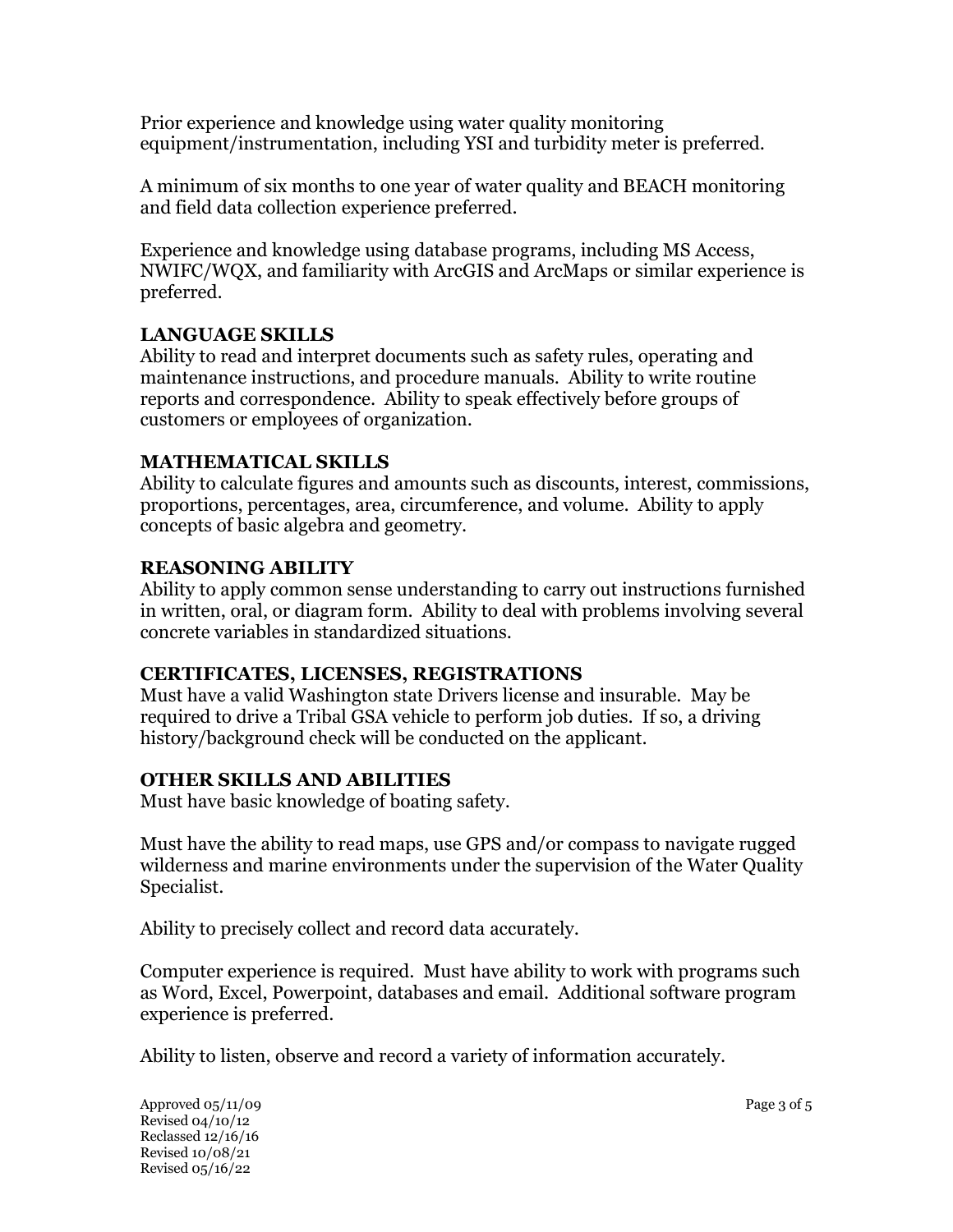Must have the ability to effectively interact with all levels of diverse work-force and clientele via telephone and personal contact, in a courteous, helpful and effective manner, contributing to a positive work environment.

Must have the ability to function effectively under pressure of time and/or demands of several tasks at once by effectively planning, organizing, and prioritizing work, to meet deadlines, and ensure accuracy in completing work.

Ability to plan and organize work using one's own initiative and to seek information and assistance from other sources as necessary.

Knowledge of tribal procedures and ability to perform work and accomplish tasks in accordance with established policies and procedures, practices, and priorities, of the office and Tribal organization.

Must have knowledge of grant preparation, contract development, submission process, and reporting.

Ability to maintain strict confidentiality of records and information pertinent to the nature of work.

Must submit to and clear a pre-employment alcohol and drug test and random testing, in accordance with the Drug and Alcohol-Free Workplace Act of 2002.

## **SPECIAL REQUIREMENTS:**

**Immunization Requirements:** Must be fully immunized against COVID-19 and provide official documented proof of vaccination prior to employment.

## **PHYSICAL DEMANDS**

While performing the duties of this job, the employee is occasionally required to stand, walk, and sit. The employee must occasionally lift and/or move up to 50 pounds.

## **WORK ENVIRONMENT**

While performing the duties of this job, the employee is occasionally exposed to wet and/or humid conditions and outside weather conditions. The noise level in the work environment is usually moderate.

## **ACKNOWLEDGEMENT**

This position description is intended to provide an overview of the requirements of the position. It is not necessarily inclusive and the position may require other essential and/or non-essential functions, tasks, duties, or responsibilities not listed herein. Management reserves the sole right to add, modify, or exclude any essential or non-essential requirement at any time with or without notice. Nothing in this position description, or by the completion of any requirement of